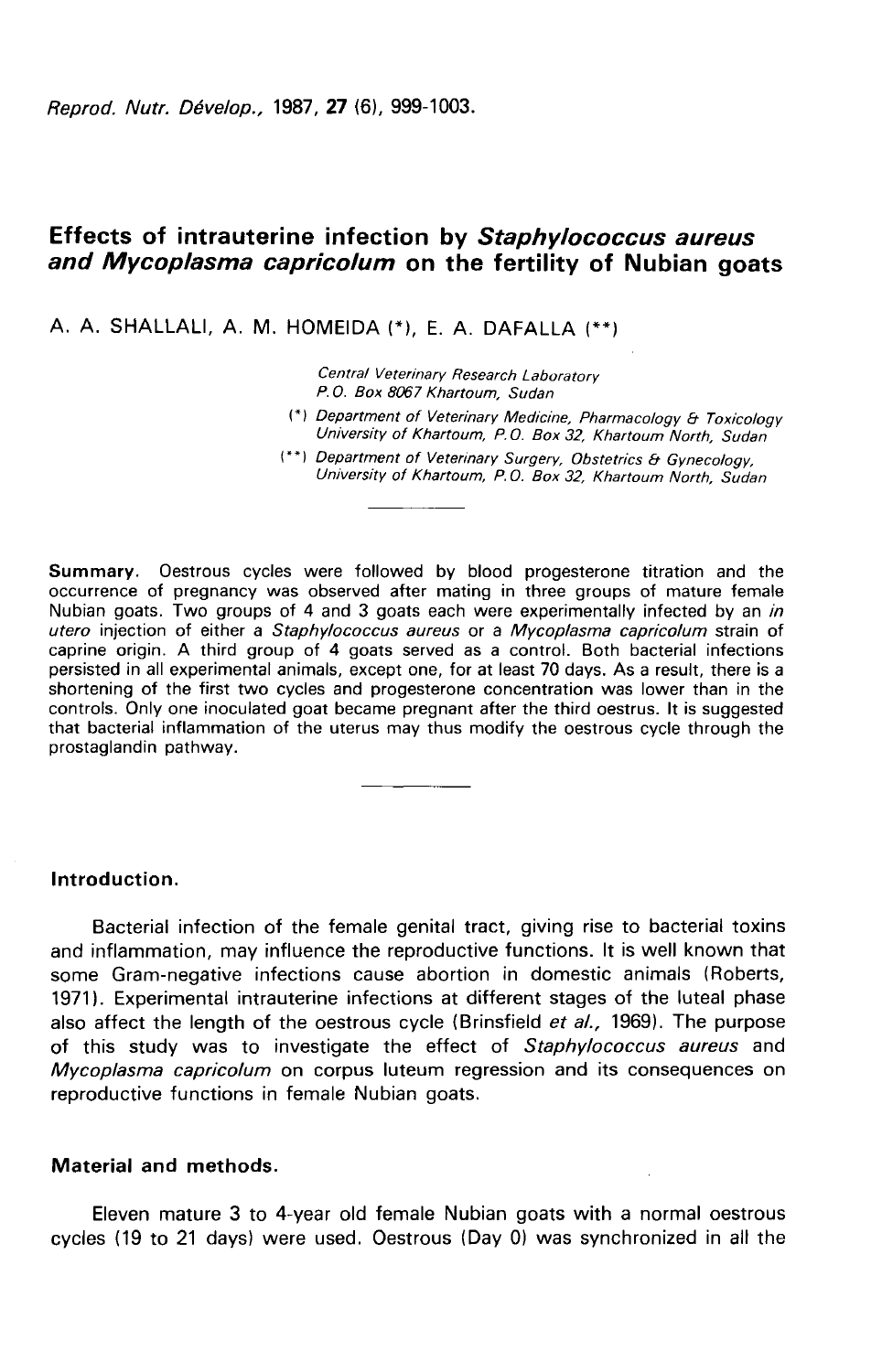goats by intramuscular injection of two doses (8 mg each) of prostaglandin  $F_{2m}$ (Luteolyse, Upjohn, USA) 10 days apart. The animals came into oestrus 24 to 48 h after the second injection and were then divided randomly into three groups. Group I (nos. 1008, 1012, 1023 and 1028) included 4 goats used as an untreated control. Group II (nos. 1007, 1009, 1016 and 1018) included 4 goats inoculated with 1 ml  $(18 \times 10^8$  organisms) of Staphylococcus aureus (G 27 strain) by intrauterine route on Day  $0$ : the bacterium was obtained from washing the uterus of goats in the Kassala Veterinay Clinic, Sudan. Group III (nos. 1029, 1032 and 1024) included three goats inoculated with 1 ml (10 $9$  CFU) of Mycoplasma capricolum (O 37 strain) via intrauterine route ; this strain was obtained from the endometrial scrapings of sheep from the Omdurman slaughter house, Sudan.

Blood samples, obtained every two days by venipuncture using 23 G needles and collected into chilled tubes, were centrifuged at 1 800  $\times$  g for 10 min; the plasma was separated and stored at  $-30$  °C until analysed for progesterone by radioimmunoassay (RIA). Weekly uterine washings were taken from the goats to reisolate the bacteria. Uterine washing was stopped for a complete cycle (21 days) after mating and resumed in those which failed to get pregnant. The goats were observed for one complete cycle. When they returned to oestrus, a fertile buck was introduced, mating was permitted (except for goats nos. 1008 and 1012 in Group 1), and the goats were observed for 10 weeks.

# Results.

The results are summarized in tables 1 and 2. S. aureus and M. capricolum were reisolated from Groups II and III, respectively, in the first week after inoculation and thereafter until week 3 in goat 1007, week 8 in goats 1016 (Group II) and 1032 (Group III) and up to week 10 in the rest of the animals. No bacterium was isolated from the controls (Group 1) ; goats 1023 and 1028 were checked for bacterium until week 3.

Peripheral plasma concentrations of progesterone in Group I are given in table 2. All the goats had a functional corpus luteum, as shown by the progesterone levels which were about 3.5 ng/ml on Day 7 and 4.4 ng/ml on Day 14 of the oestrous cycle. On Days 20 to 21 of the oestrous cycle, all the animals returned to oestrus. The signs of oestrus were tail fanning, restlessness and acceptance of the male; progesterone concentration was  $\lt 1$  ng/ml. The male was introduced on that day. Progesterone concentration on Days 7 and 14 in the second oestrous cycle was similar to that in the first cycle and goats nos. 1023 and 1028 did not return to oestrus. They were confirmed to be pregnant by their progesterone concentrations which were about 4 ng/ml on Day 22 of the second oestrous cycle (Day 42 of the experiment). Goats nos. 1008 and 1012 returned to oestrus 42 days after the experiment.

Peripheral plasma concentrations of progesterone in Groups II and III are summarized in table 1. Three days after inoculation, the progesterone level increased to 1.5 ng/ml and then dropped suddenly to less than 1 ng/ml on Day 7 or 10 of the cycle. Only goats 1007 (Group II) and 1032 (Group III) exhibited behavioural oestrus. The second oestrous cycle was also shortened in these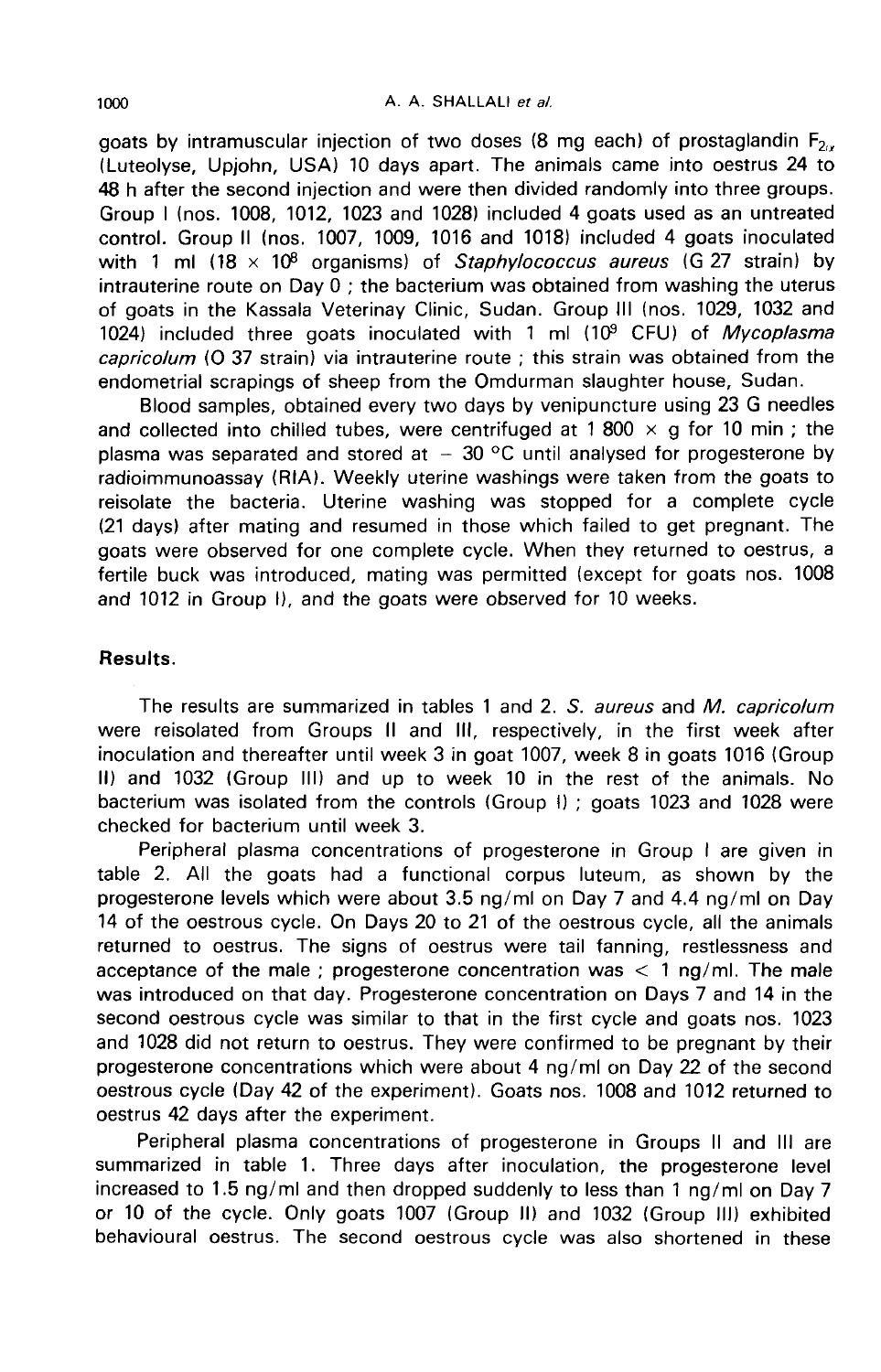TABLEAU 1

 $\overline{\phantom{a}}$ 

l,

# Progesterone plasma concentrations  $\log/m$   $\pm$  SD) in control or inoculated goats.

| 024<br><i>Aycoplasma</i> (c) inoculated                          | oooooooooo<br>waaddwadwad<br>$+1 + 1$<br>$+$ + + + + + + +<br>erage<br>condo<br>œ<br>d - vi w Q -<br>4 n n w v v o<br>aduant-a<br>aduant-a<br>$\frac{2}{3}$<br>0.4                                                                    |                                                                                                                                                                                                                        |
|------------------------------------------------------------------|---------------------------------------------------------------------------------------------------------------------------------------------------------------------------------------------------------------------------------------|------------------------------------------------------------------------------------------------------------------------------------------------------------------------------------------------------------------------|
| goat nº<br>1032                                                  | $+$<br>$+  + $<br>$+1 +$<br>$\pm$<br>$+  +   +$<br>$+$<br>$\frac{8}{1}$<br>angdia<br>Condi<br>3.200                                                                                                                                   |                                                                                                                                                                                                                        |
| 1029                                                             | nnn-na<br>oooooo<br>$\pm\left\vert \right. \right. +\left. \right\vert$<br>$+1 +$<br>$+$<br>$+1 +$<br>$+1$<br>$+1$<br>0.57<br>$\frac{0}{3}$ 1<br>0.4<br>$3.\overline{3}$<br>$\overline{3}$ .                                          |                                                                                                                                                                                                                        |
| 1018                                                             | aaaddaad<br>aaaddaa<br>$\left. +\right\rangle$<br>$+1$<br>$+1$<br>$\left. + \right $<br>$+$<br>$+1$<br>$\overline{0}$<br>¢                                                                                                            |                                                                                                                                                                                                                        |
| Saphylococcus (b) inoculated<br>1016<br>goat $n^{\circ}$<br>1009 | adadadada<br>adadadad<br>ö<br>$+1 +1$<br>$+1 +$<br>$+1$<br>$+1$<br>10,00,00<br>N N N<br>$0.5$<br>$-1.8$                                                                                                                               |                                                                                                                                                                                                                        |
|                                                                  | oooooooooo<br>4 du 4 - du du du<br>$+1$<br>$+1$<br>n o o o o<br>n o – n o<br>55260<br>30220<br>$\overline{1}$ .                                                                                                                       |                                                                                                                                                                                                                        |
| $\overline{5}$                                                   | nung<br>0000<br>$\frac{2}{0}$ .<br>$\overline{4}$<br>$+ \!\!\! \! 1 + \!\!\! \! 1 + \!\!\! \! 1 + \!\!\! \! 1 + \!\!\! \! 1 + \!\!\! \! 1 + \!\!\! \! 1$<br>$+1$<br>2.0<br>2.8<br>3.0<br>4.6                                          |                                                                                                                                                                                                                        |
| 1028                                                             | coooooooo<br>3<br>$+1$<br>$+ \!\! 1$ +<br>1 +<br>1 +<br>1 +<br>1 +<br>1 +<br>1<br>$+$<br>$\mathbf{I}$<br>I<br>$\frac{1}{3}$<br>$0.\overline{5}$<br>4.9<br>్ల<br>5<br>ıο                                                               | sample positive except 1016 at day 70 (goat 1007 was checked for bacteria until week 3)<br>samples negative (goats 1023 and 1028 checked for bacteria until week 3)<br>samples positive except 1032 at days 63 and 70. |
| 1023<br>Controls (a)<br>goat n°<br>1012                          | 0000000<br>$\pm 0.3$<br>4<br>$+1$<br>$+$<br>$\overline{\phantom{a}}$<br>$+$<br>$+1$<br>ဝ<br>က<br>$\frac{3}{4}$<br>प्पळ्ळळ<br>लंपंपंपं<br>$0.\overline{3}$                                                                             |                                                                                                                                                                                                                        |
|                                                                  | $3.6 \pm 0.5$<br>000000000<br>00000000<br>$\pm\text{i}$ $\pm\text{i}$ $\pm\text{i}$ $\pm\text{i}$ $\pm\text{i}$<br>$+1$<br>$+$<br>$\begin{array}{c} \hline \end{array}$<br>$\circ$<br>$\frac{8}{4}$<br>sad da da<br>1984 - 198<br>ró. |                                                                                                                                                                                                                        |
| 1008                                                             | <u>ဖ</u><br>cadoooooo<br>cadaa dagaa<br>$\circ$<br>$+1$<br>$+$ + + + + + + + + +<br>L<br>doudowdow<br>Gwywowdow<br>3.9                                                                                                                | (a) : all bacterial<br>bacterial<br><b>bacterial</b>                                                                                                                                                                   |
| Jays post<br>noculate                                            | <b>DAYSSASSSS</b>                                                                                                                                                                                                                     | $\frac{1}{6}$<br>$\overline{\overline{6}}$<br>$\vdots$<br>$\overline{6}$                                                                                                                                               |

1001

 $\bar{z}$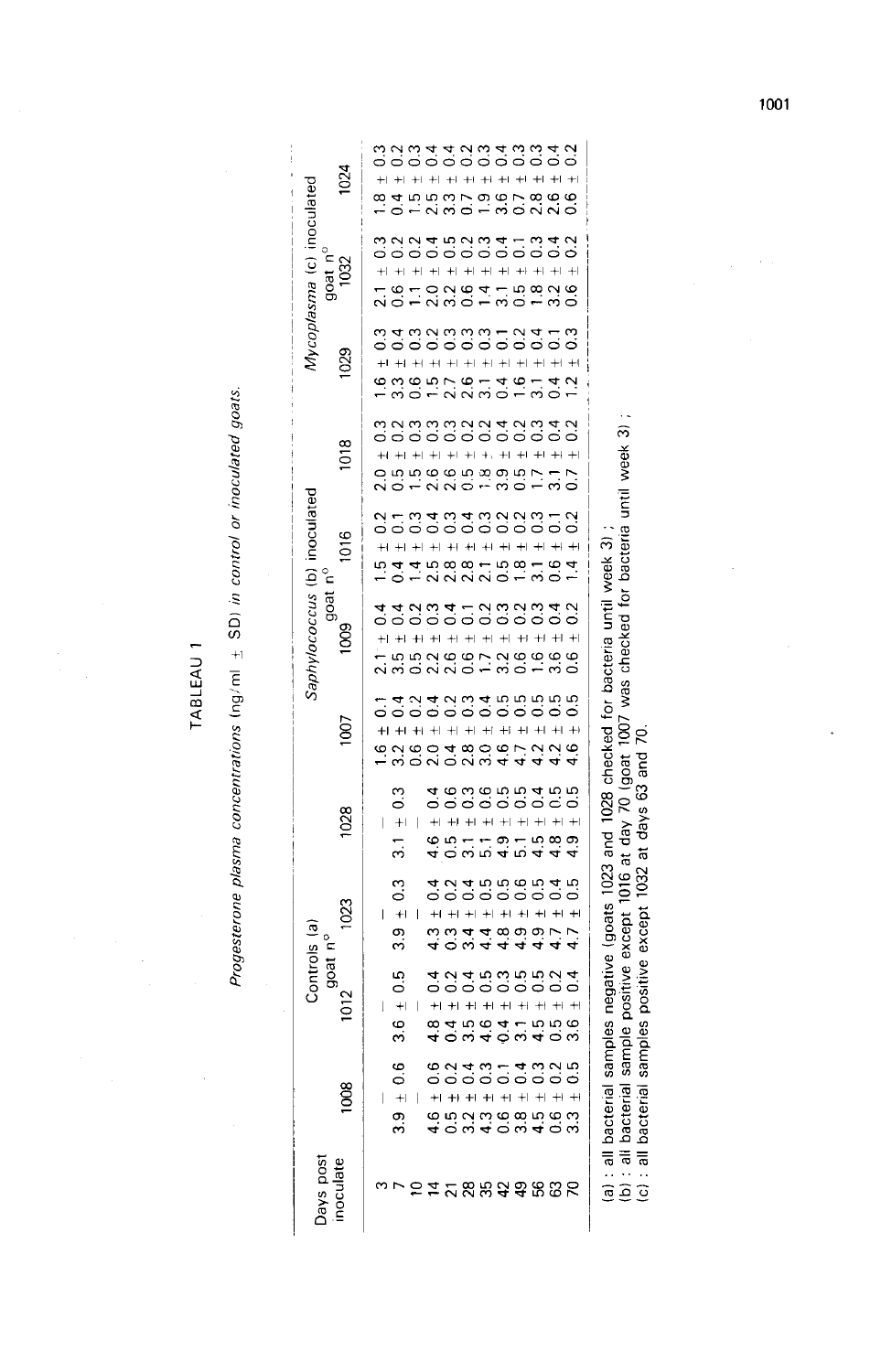animals by at leas 14 days. They all showed behavioural oestrus. The length of the third oestrous cycle was about normal (18 to 21 days). Goat 1007 (Group II) did not return to oestrus and was pregnant 42 days after inoculation ; its progesterone concentration was 4.8 ng/ml on that day.

During the oestrous cycle, progesterone concentrations in Groups II and III were significantly ( $P < 0.01$ ) lower than in Group I.

# Discussion.

The present results demonstrate that the life span of the corpus luteum in goats is shortened when bacterial infection is induced in the uterus on the day of oestrus. Similar results were obtained in ewes (Brinsfield and Hawk, 1968a ; Brinsfield, Higginbotham and Hawk, 1969). Such a mechanism apparently operates at least partly through the local utero-ovarian pathway (Brinsfield and Hawk, 1968b).

The effect of bacteria or bacterial toxins may be to cause inflammatory processes in the uterus. Prostaglandins have been found to be important mediators of inflammation (Veno et  $al.$ , 1981). Prostaglandins, and prostaglandin  $F_{2c}$  specifically, are known to be luteolytic (Horton and Poyer, 1976). This may explain the shortening of the oestrous cycle in experimentally infected ewes and goats. Group II and III animals in the present study were observed to have significantly lower progesterone levels than the controls. This mays be due to partial luteolysis resulting from the low release of prostaglandin  $F_{2\alpha}$  which was not sufficient to cause complete regression of the corpus luteum ; it has been reported that prostaglandin release induced by bacterial toxins and the subsequent occurrence of oestrus are dose-dependent in ewes (Friedricksson, Kindahl and Edquist, 1985). The present results suggest that bacterial infection in the uterus may affect reproduction, provided that enough bacterial toxins and inflammatory processes result to induce sufficient prostaglandin synthesis and release that will cause luteal regression.

In cases of uterine infection this might be partially beneficial since the release of prostaglandin induces oestrus and thus contraction of the uterus and renewal of uterine cellular elements which can aid the healing process (Fredriksson, Kindahl and Edquist, 1985). Such a phemonenon may have occurred in goats 1016 and 1032 which recovered spontenously. Although all infected goats showed short oestrous cycles, only one goat out of seven became pregnant. This may reflect reduced fertility in those animals. Studer and Morrow (1978) found a significant increase in the number of services per conception in infected cows, and Tennant and Peddicord (1968) showed a significant relationship between endometritis and decreased fertility in cows. This emphasizes the need to protect the uterus from bacterial contamination in order to avoid negative effects on the conception rate (Dekvuif and Brand, 1978).

> Recu en mars 1987. Accepté en juillet 1987.